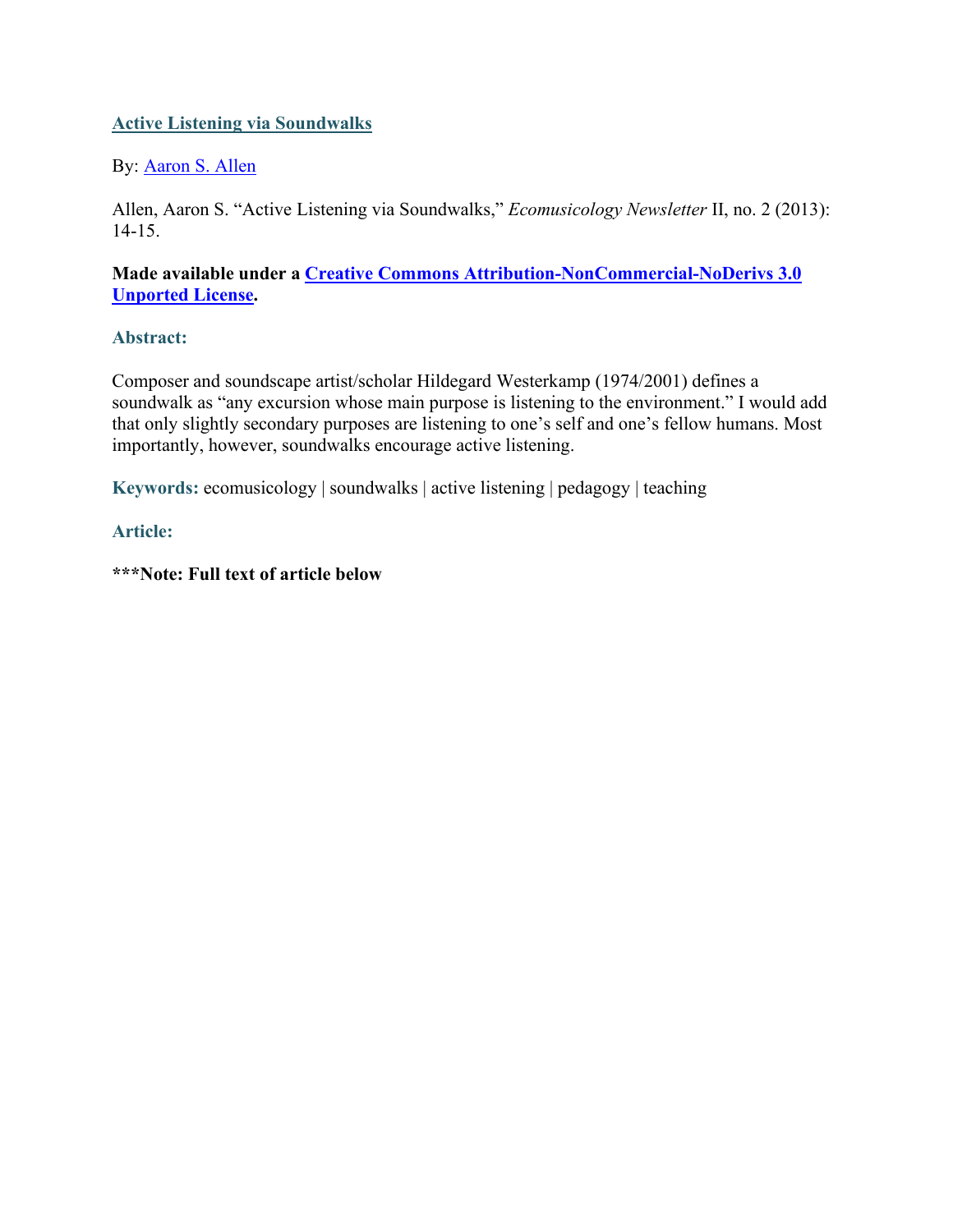# Teaching Ecomusicology Active Listening via Soundwalks

Composer and soundscape artist/scholar Hildegard Westerkamp (1974/2001) defines a soundwalk as "any excursion whose main purpose is listening to the environment." I would add that only slightly secondary purposes are listening to one's self and one's fellow humans. Most importantly, however, soundwalks encourage active listening.

This remarkably simple yet potentially profound exercise can be used pedagogically. It's a great way to get a class outside, in good weather or not, and can be done repeatedly for comparative purposes. Soundwalking encourages group bonding through a shared, active experience, and it can be related to a variety of intellectual pursuits in music study (for majors and non-majors) and in environmental and social studies. This brief essay will provide an overview and outline of soundwalking intended to provide newcomers an initial starting point. Feel free to vary your own efforts based on your needs and desires; certainly consider following up with further readings if you want to expand on it (see the web resources at the end of this article). But even neophytes can engage a class (or any other group, or yourself alone!) with ecomusicological ideas through this interesting and accessible exercise. (For advice here, I'm grateful to my colleagues

# by Aaron S. Allen

Tyler Kinnear and Andra McCartney, two expert soundwalk leaders who have opened my ears to this remarkable exercise.)

Acoustic ecologists and soundscape artists have long used soundwalks to engage audiences. In essence, as the group leader, or even as a solo participant, you function as a composer, designing a sonic experience for yourself and others. In my opinion, however, what is most important is not the sonic creation, or even the journey, but the ultimate reflections and conversations that result.

A soundwalk exercise itself could take place comfortably in either a 50- or 75-minute class, but 90 minutes is ideal. After some initial planning, a soundwalk can unfold in a three-part structure: introduction, walk, discussion.

Before the actual soundwalk itself, however, the first thing to consider is your planning. It's a simple point, but: know your environs! Where will you be? On campus, elsewhere? In familiar territory, a new location? Regardless, check out the area in advance. If you cannot physically walk and listen yourself, then do some reconnaissance work via Google Maps or something similar. You can either plan a specific route to follow, have some flexible options within a basic framework, or improvise

completely. Just make sure you don't end up heading down any potentially dangerous or distracting paths! (Dead ends can be useful, and interesting, but they can also be distracting.) Try to plan for a mix of urbanized and less urbanized places (i.e. "built environment" and "natural environment"), because the contrasts can often be quite interesting.

The introduction of the soundwalk to your group should take just a few minutes. Explain briefly your conception of a soundwalk to the group. You might emphasize that the goal is active listening: both to one's self and to one's environment. That environment constitutes everything, not just "nature" but also other people, the built environment, and non-human sounds. Let your group know that an individual's reactions and feelings to those sounds are as important as any "objective" observations, and that these